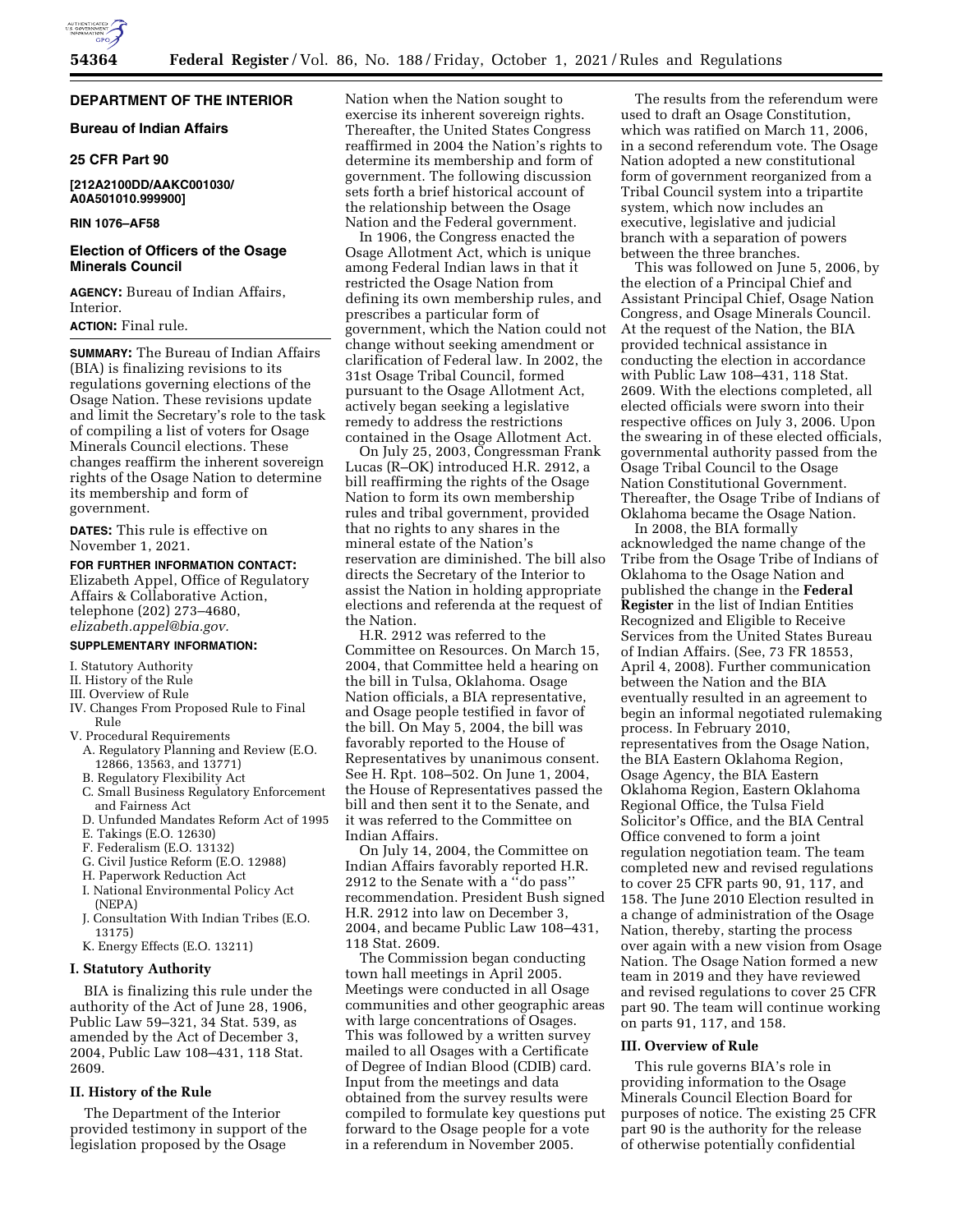information to the Osage Minerals Council Election Board. The alternative to these amendments would deprive the Osage Nation of the information it needs to accurately identify Osage voters. Amendments to this part focus on the BIA's procedures in compiling a complete annuitant list with addresses and headright interests to the Osage Minerals Council Election Board for purposes of identifying Osage voters.

This rule deletes most provisions of part 90 in their entirety because of the enactment of the Public Law 108–431, 118 Stat. 2609, and subsequent adoption

of the Constitution of the Osage Nation. Thus, the remaining purpose of this part is the authority for BIA to provide a list to the Osage Minerals Council Election Board of eligible headright interest owners in the manner requested by the Osage Nation. The Department may not generally release this information but this part provides authority for the release solely to the Osage Minerals Council Election Board for purposes of conducting elections for the Osage Minerals Council. The Privacy Act does not prohibit disclosure of the headright interests of eligible Osage voters for this

purpose. The Department may provide the list of eligible headright interest owners as a routine use under the Privacy Act.

In response to the Constitution of the Osage Nation, the BIA significantly reduced its role in the elections of the Osage Nation as of June 2006. The only remaining portion in part 90 describes the current role of the BIA in the Osage Minerals Council election process.

The following distribution table indicates where each of the current regulatory sections in 25 CFR part 90 is located in the new 25 CFR part 90.

| Current 25 CFR § | New 25 CFR § | Title                                                                 | Description of change                                            |
|------------------|--------------|-----------------------------------------------------------------------|------------------------------------------------------------------|
| N/A              | 90.100       | What role does BIA play in the Osage Min-<br>erals Council elections? | Consolidated current §§ 90.21 and 90.35 into<br>one new section. |
|                  | N/A          |                                                                       | Deleted.                                                         |
|                  | N/A          |                                                                       | Deleted.                                                         |
| 90.21            | N/A          |                                                                       | Revised and incorporated into the new<br>\$90.100.               |
|                  |              | Elections, Nominating conventions and peti-<br>tions.                 | Deleted.                                                         |
| 90.31            | N/A          |                                                                       | Deleted.                                                         |
| 90.32            | N/A          |                                                                       | Deleted.                                                         |
|                  | N/A          | Elections, Watchers and challengers                                   | Deleted.                                                         |
|                  | N/A          | None (Apparently omitted).                                            |                                                                  |
| 90.35            | N/A          |                                                                       | Revised and redesignated as §90.100 (see<br>first row).          |
|                  | N/A          | Elections, Disputes on eligibility of voters                          | Deleted.                                                         |
|                  |              |                                                                       | Deleted.                                                         |
| 90.38            | N/A          | Elections, Opening and closing of poll                                | Deleted.                                                         |
|                  | N/A          | Elections. Voters to announce name and resi-<br>dence.                | Deleted.                                                         |
|                  | N/A          |                                                                       | Deleted.                                                         |
| 90.41            | N/A          | Elections, Absentee voting                                            | Deleted.                                                         |
| 90.42            | N/A          |                                                                       | Deleted.                                                         |
| 90.43            |              | Elections, Canvass of election returns                                | Deleted.                                                         |
| 90.44            | N/A          | Elections, Statement of supervisor                                    | Deleted.                                                         |
|                  | N/A          | Elections, Notification of election of tribal offi-<br>cers.          | Deleted.                                                         |
| 90.47            | N/A          | Elections, Contesting elections                                       | Deleted.                                                         |
| 90.48            | N/A          |                                                                       | Deleted.                                                         |
| 90.49            | N/A          | Elections, Expenses of elections                                      | Deleted.                                                         |

## **IV. Changes From Proposed Rule to Final Rule**

On December 4, 2020 (85 FR 78300), the BIA published a proposed rule to update Federal regulations related specifically to the Osage Nation so that the regulations align with the Osage Nation's new form of government and address outdated regulations. The proposed rule was developed through a consensus-oriented process conducted between the BIA and the Osage Nation.

During the public comment period on the proposed rule, the BIA received two comments: One from an individual in support of the rule, the other from the Osage Minerals Council expressing general support for the proposed rule but requesting a change in the nomenclature of the titles and entities that conduct the elections to reflect the sovereign authority of the Osage Nation

and the Osage Minerals Council to change that nomenclature. Specifically, the Osage Minerals Council requested that ''supervisor of the Osage Minerals Council Election Board'' be changed to the ''Osage Minerals Council's designee charged with carrying out Osage Minerals Council elections.'' The final rule makes this change.

The Osage Nation also requested clarification that the list of names the Osage Agency Superintendent provides be based on the quarterly annuity roll at the Osage Agency as of the last quarterly payment ''of the last full quarter'' immediately preceding the date of the election. To clarify which quarterly annuity roll is intended as the basis for the list, the final rule specifies that it will be the March quarterly annuity payment. Elections are held in June so the voters list would reflect the March

annuity payment. This revision avoids the potential for misinterpretation of which quarter's annuity roll is intended.

### **V. Procedural Requirements**

*A. Regulatory Planning and Review (E.O. 12866, 13563, and 13771)* 

Executive Order (E.O.) 12866 provides that the Office of Information and Regulatory Affairs (OIRA) at the Office of Management and Budget (OMB) will review all significant rules. OIRA has determined that this rule is not significant.

E.O. 13563 reaffirms the principles of E.O. 12866 while calling for improvements in the Nation's regulatory system to promote predictability, to reduce uncertainty, and to use the best, most innovative, and least burdensome tools for achieving regulatory ends. The E.O. directs agencies to consider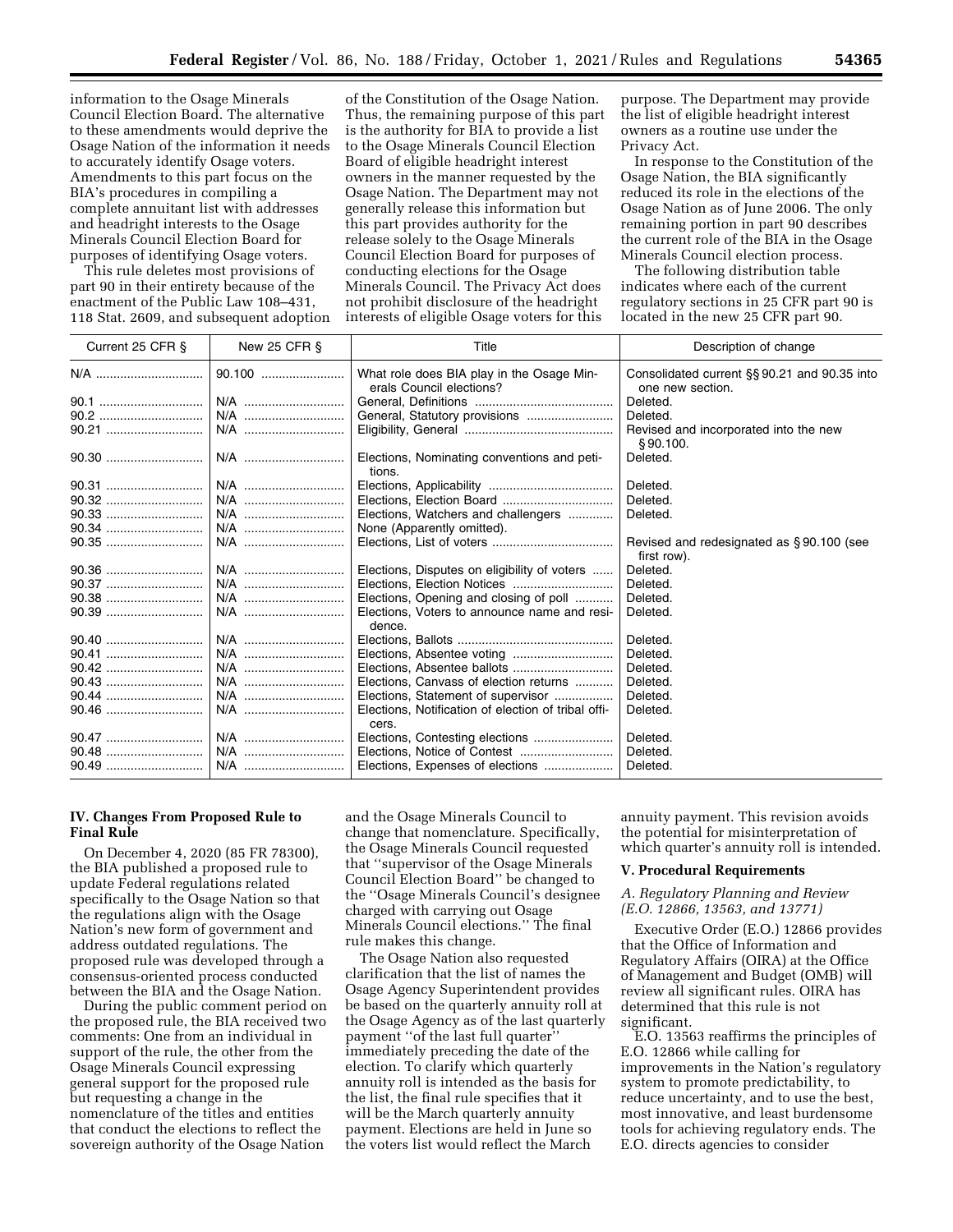regulatory approaches that reduce burdens and maintain flexibility and freedom of choice for the public where these approaches are relevant, feasible, and consistent with regulatory objectives. E.O. 13563 emphasizes further that regulations must be based on the best available science and that the rulemaking process must allow for public participation and an open exchange of ideas. We have developed this rule in a manner consistent with these requirements.

### *B. The Regulatory Flexibility Act*

The Department of the Interior certifies that this rule will not have a significant economic effect on a substantial number of small entities under the Regulatory Flexibility Act (5 U.S.C. 601 *et seq.*).

## *C. Small Business Regulatory Enforcement Fairness Act of 1996*

This rule is not a major rule under 5 U.S.C. 804(2), the Small Business Regulatory Enforcement Fairness Act. Because this rule is exclusively confined to the Federal Government, Osage Indians, and the Osage Nation, this rule:

(a) Does not have an annual effect on the economy of \$100 million or more.

(b) Will not cause a major increase in costs or prices for consumers, individual industries, Federal, State, or local government agencies, or geographic regions.

(c) Does not have significant adverse effects on competition, employment, investment, productivity, innovation, or the ability of U.S.-based enterprises to compete with foreign-based enterprises.

## *D. Unfunded Mandates Reform Act of 1995*

This rule does not impose an unfunded mandate on State, local, or Tribal governments or the private sector of more than \$100 million per year. The rule does not have a monetarily significant or unique effect on State, local, or Tribal governments or the private sector. A statement containing the information required by the Unfunded Mandates Reform Act (2 U.S.C. 1531 *et seq.*) is not required.

### *E. Takings (E.O. 12630)*

This rule does not affect a taking of private property or otherwise have taking implications under Executive Order 12630 because this rule does not affect individual property rights protected by the Fifth Amendment or involve a compensable ''taking.'' A takings implication assessment is not required.

## *F. Federalism (E.O. 13132)*

Under the criteria in section 1 of Executive Order 13132, this rule does not have sufficient federalism implications to warrant the preparation of a federalism summary impact statement. A federalism summary impact statement is not required.

## *G. Civil Justice Reform (E.O. 12988)*

This rule complies with the requirements of Executive Order 12988. Specifically, this rule: (a) Meets the criteria of section 3(a) requiring that all regulations be reviewed to eliminate errors and ambiguity and be written to minimize litigation; and (b) Meets the criteria of section 3(b)(2) requiring that all regulations be written in clear language and contain clear legal standards.

## *H. Consultation With Indian Tribes (E.O. 13175)*

The Department of the Interior strives to strengthen its government-togovernment relationship with federally recognized Indian Tribes through a commitment to consultation with these Indian Tribes and recognition of their right to self-governance and Tribal sovereignty. We have evaluated this rule under the Department's consultation policy and under the criteria in Executive Order 13175 and have determined that it has substantial direct effects on one federally recognized Indian Tribe because the rule directly addresses the Osage Nation. The Department consulted with the Osage Nation on this rule. This rulemaking is a result of a consensus-oriented process conducted between the Department of the Interior and the Osage Nation to identify a rulemaking strategy to address issues and concerns contained in the regulations related specifically to the Osage Nation, which no longer align with the Nation's form of government. The purpose of this rulemaking is to allow the Department of the Interior to better meet its fiduciary trust responsibilities and to carry out the policies established by the Congress to strengthen Tribal sovereignty with regard to elections of Osage Nation officers.

# *I. Paperwork Reduction Act*

This rule does not contain information collection requirements, and a submission to the Office of Management and Budget (OMB) under the Paperwork Reduction Act of 1995 (44 U.S.C. 3501 *et seq.*) is not required. We may not conduct or sponsor and you are not required to respond to a collection of information unless it

displays a currently valid OMB control number.

#### *J. National Environmental Policy Act*

This rule does not constitute a major Federal action significantly affecting the quality of the human environment. A detailed statement under the National Environmental Policy Act of 1969 (NEPA) is not required because this is an administrative and procedural regulation. (For further information see 43 CFR 46.210(i)). We have also determined that the rule does not involve any of the extraordinary circumstances listed in 43 CFR 46.215 that would require further analysis under NEPA.

## *K. Effects on the Energy Supply (E.O. 13211)*

This rule is not a significant energy action under the definition in Executive Order 13211. A Statement of Energy Effects is not required.

#### **List of Subjects in 25 CFR Part 90**

Elections, Indians—tribal government.

■ For the reasons given in the preamble, the Department of the Interior revises 25 CFR part 90 to read as follows:

# **PART 90—ELECTIONS OF OSAGE MINERALS COUNCIL**

Sec.

90.100 What role does the Bureau of Indian Affairs (BIA) play in the Osage Minerals Council's elections?

90.101 [Reserved]

**Authority:** 5 U.S.C. 301; 25 U.S.C. 2, 9; Sec. 9, Pub. L. 59–321, 34 Stat. 539; Pub. L. 108–431, 118 Stat. 2609, 118 Stat. 2609.

#### **§ 90.100 What role does the Bureau of India Affairs (BIA) play in the Osage Minerals Council's elections?**

(a) The Superintendent of the Osage Agency must compile, at the request of the Chair of the Osage Minerals Council, a list of the voters of Osage descent who will be 18 years of age or over on the election day designated by the Osage Minerals Council and whose names appear on the March quarterly annuity roll at the Osage Agency as of the March quarterly payment immediately preceding the date of the election. Such list must set forth only the name and last known address of each voter.

(b) For purposes of calculating votes, the Superintendent must furnish to the Osage Minerals Council designee charged with carrying out Osage Minerals Council elections a separate list containing the name and last known address of each eligible voter and including the voter's headright interest shown on the last March quarterly annuity roll.